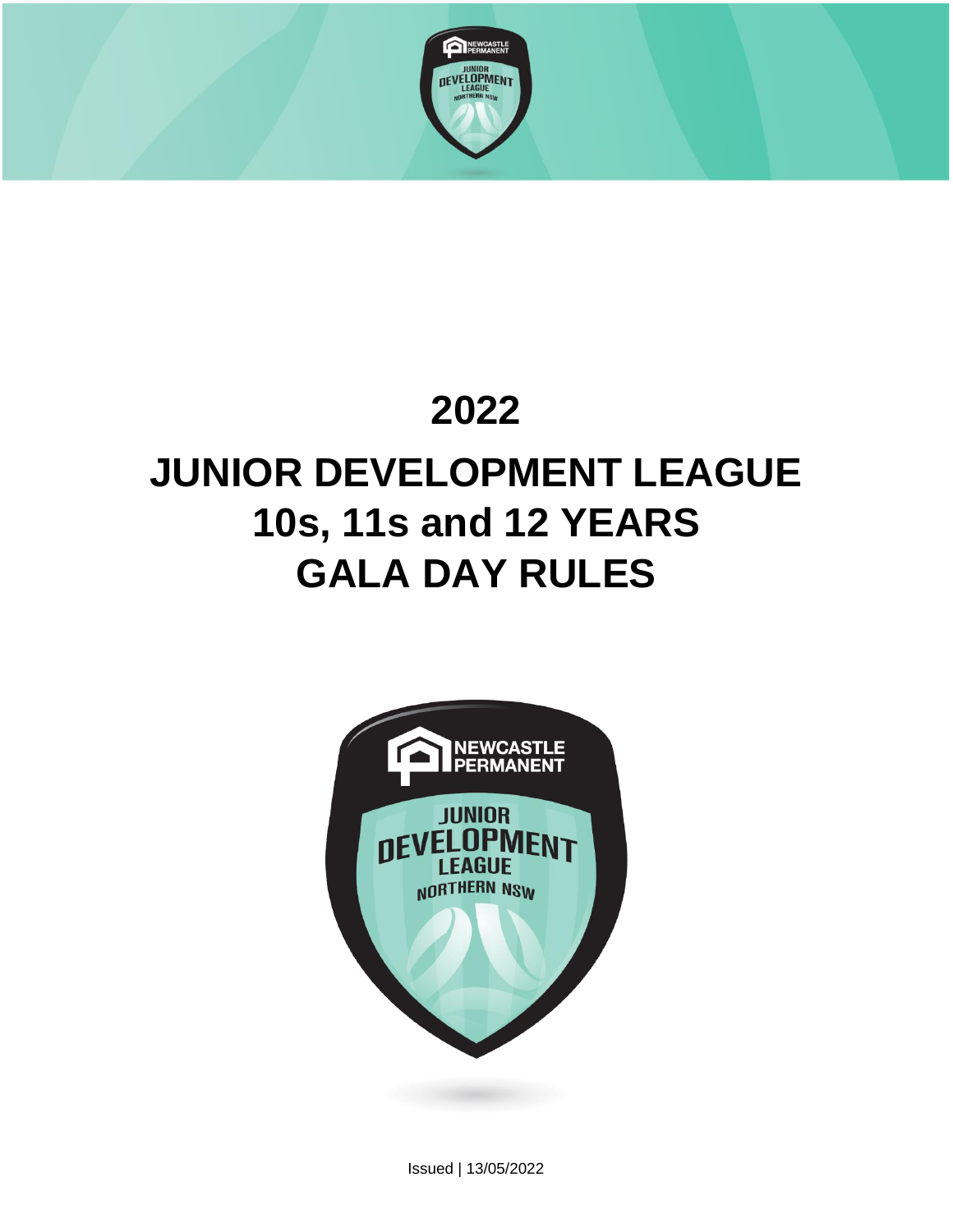

# **TABLE OF CONTENTS**

| 1.              |  |
|-----------------|--|
| 2.              |  |
| 3.              |  |
| 4.              |  |
| 5.              |  |
| 6.              |  |
| 7.              |  |
| 8.              |  |
| 9.              |  |
| 10 <sub>1</sub> |  |
| 11.             |  |
| 12.             |  |
| 13.             |  |
| 14.             |  |
| 15.             |  |
|                 |  |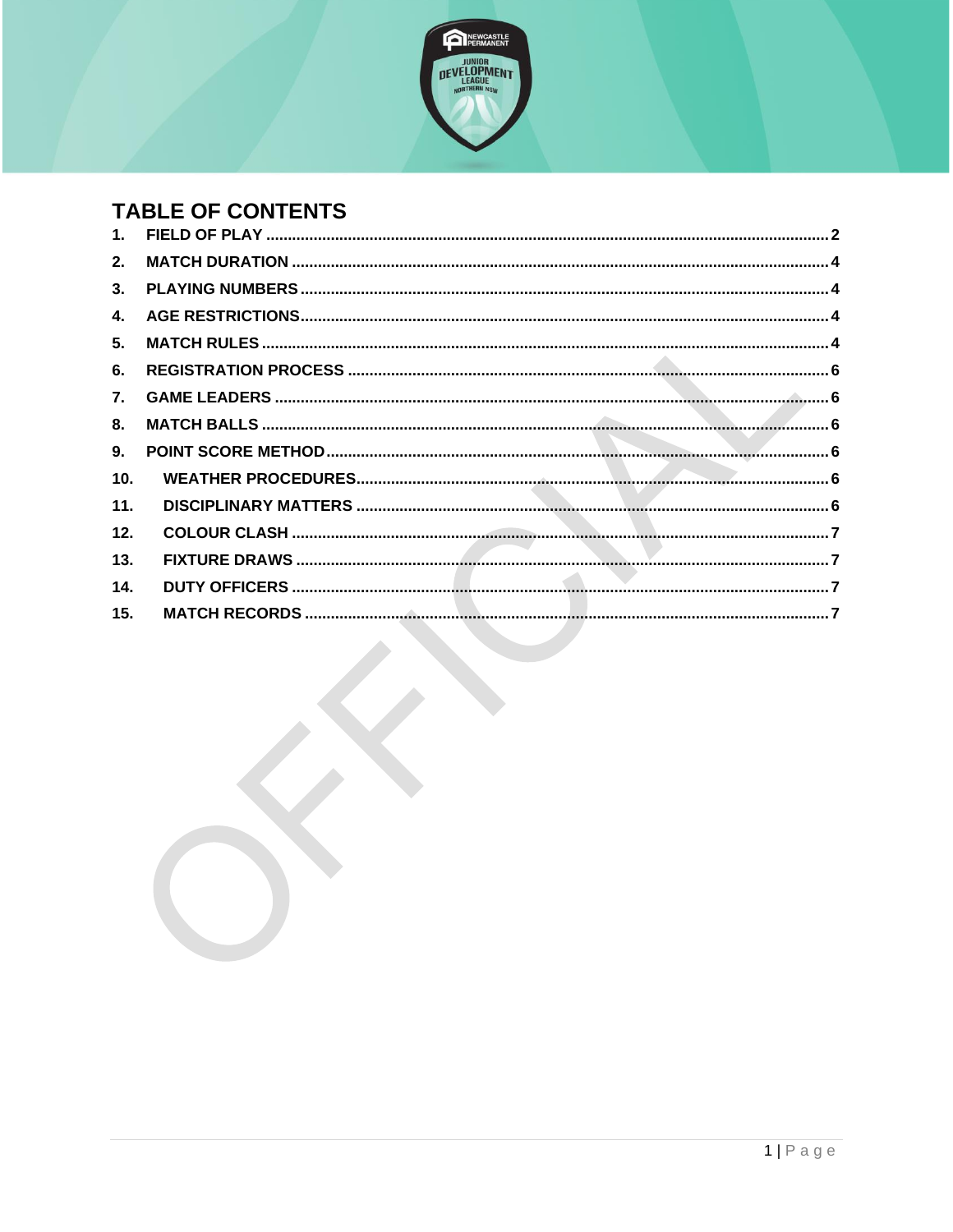

# <span id="page-2-0"></span>**1. FIELD OF PLAY**

The following dimensions shall apply for each age group. The field of play is to be marked with either permanent line marking paint or outlined with marker cones.

# **1.1. DIMENSIONS**



# **1.1.1. 10 YEARS DIMENSIONS**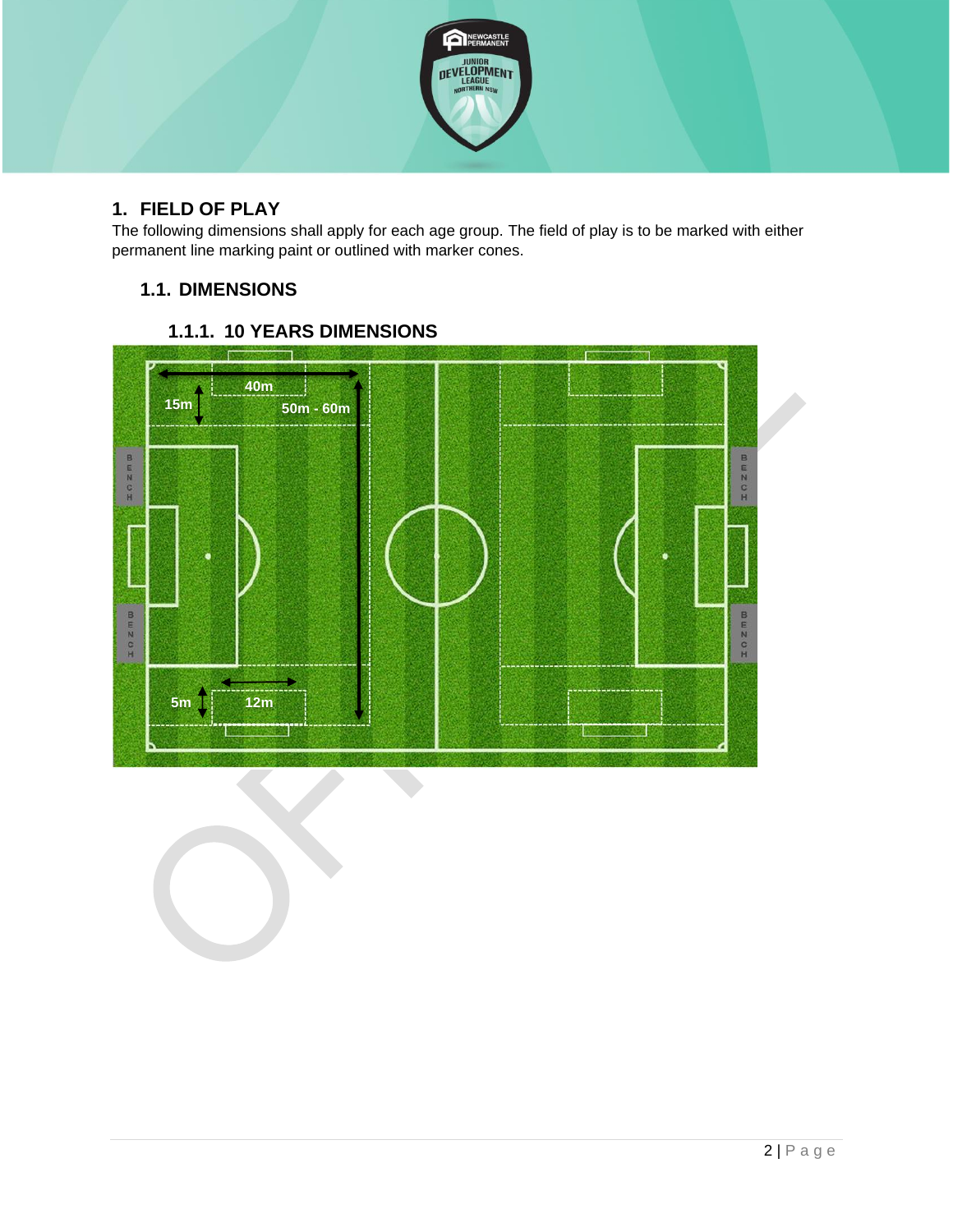

# **1.2. 11/12 YEARS DIMENSIONS**



#### **1.3. GOAL SIZE**

5 metres x 2 metres Goals are to be used for all age groups. Portable goals or Bownets are permitted to be used provided they are secured appropriately.

# **1.4. GOAL KICK DROP OFF LINE**

A Goal Kick Drop Off Line is to be marked on each field with either a permanent broken line marked with paint or with a marker on both touch lines. Measurements are to be applied as below:

#### **1.4.1. 10 YEARS**

15 metres from each goal line.

#### **1.4.2. 11/12 YEARS**

20 metres from each goal line.

#### **1.5. PENALTY AREA**

A Penalty Area is to be marked with either flat rubber cones or with permanent line-marking paint.

#### **1.5.1. 10 YEARS**

Perimeter: 12 metres x 5 metres Penalty Mark: Not applicable

#### **1.5.2. 11/12 YEARS**

Perimeter: 17 metres x 10 metres Penalty Mark: 7.5 metres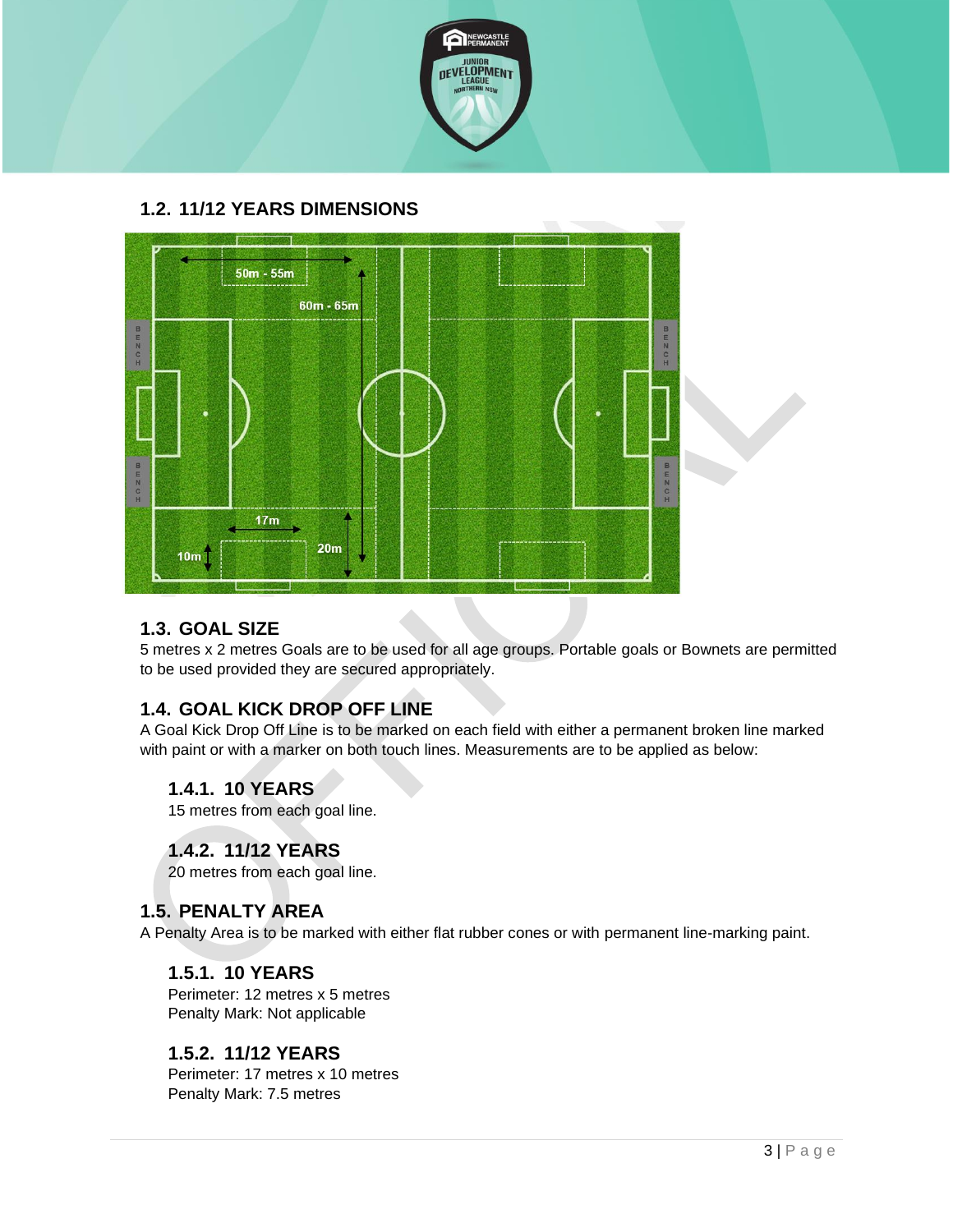

# <span id="page-4-0"></span>**2. MATCH DURATION**

The following match durations shall apply to each specified age group. Matches are to commence at the stipulated time on the fixture draw. In the event a team is late to a match no additional time shall be applied.

#### **2.1. 10/11/12 YEARS**

2 equal periods of 20 minutes with a maximum 5-minute half-time unless otherwise stipulated for specific Gala Days.

#### <span id="page-4-1"></span>**3. PLAYING NUMBERS**

The following playing numbers shall apply.

#### **3.1. 10 YEARS**

Each team will be permitted to field a maximum of 7 players on the field of play at a time inclusive of 1 Goalkeeper. A maximum of 5 interchange players are permitted for each team.

#### **3.2. 11/12 YEARS**

Each team will be permitted to field a maximum of 9 players on the field of play at a time inclusive of 1 Goalkeeper. A maximum of 5 interchange players are permitted for each team.

#### **3.3. BOYS V GIRLS MATCHES**

Where Matches are scheduled between Boys and Girls Teams, the number of Players on the field shall be in accordance with the applicable Boys age group.

#### <span id="page-4-2"></span>**4. AGE RESTRICTIONS**

A Player's age is determined by the age they turn during that calendar year.

| Year Born' | Age Group |
|------------|-----------|
| 2012       | 10 Years  |
| 2011       | 11 Years  |
| 2010       | 12 Years  |

<span id="page-4-3"></span>Players are permitted to play up 2 years above their age.

#### **5. MATCH RULES**

The following match rules shall be enforceable for all fixtures.

#### **5.1. OFFSIDE**

The following provisions shall apply:

#### **5.1.1. 9/10 YEARS**

Blatant offside shall be policed by the Game Leader and shall result in an indirect free kick being awarded to the non-offending team.

#### **5.1.2. 11/12 YEARS**

Offside shall apply.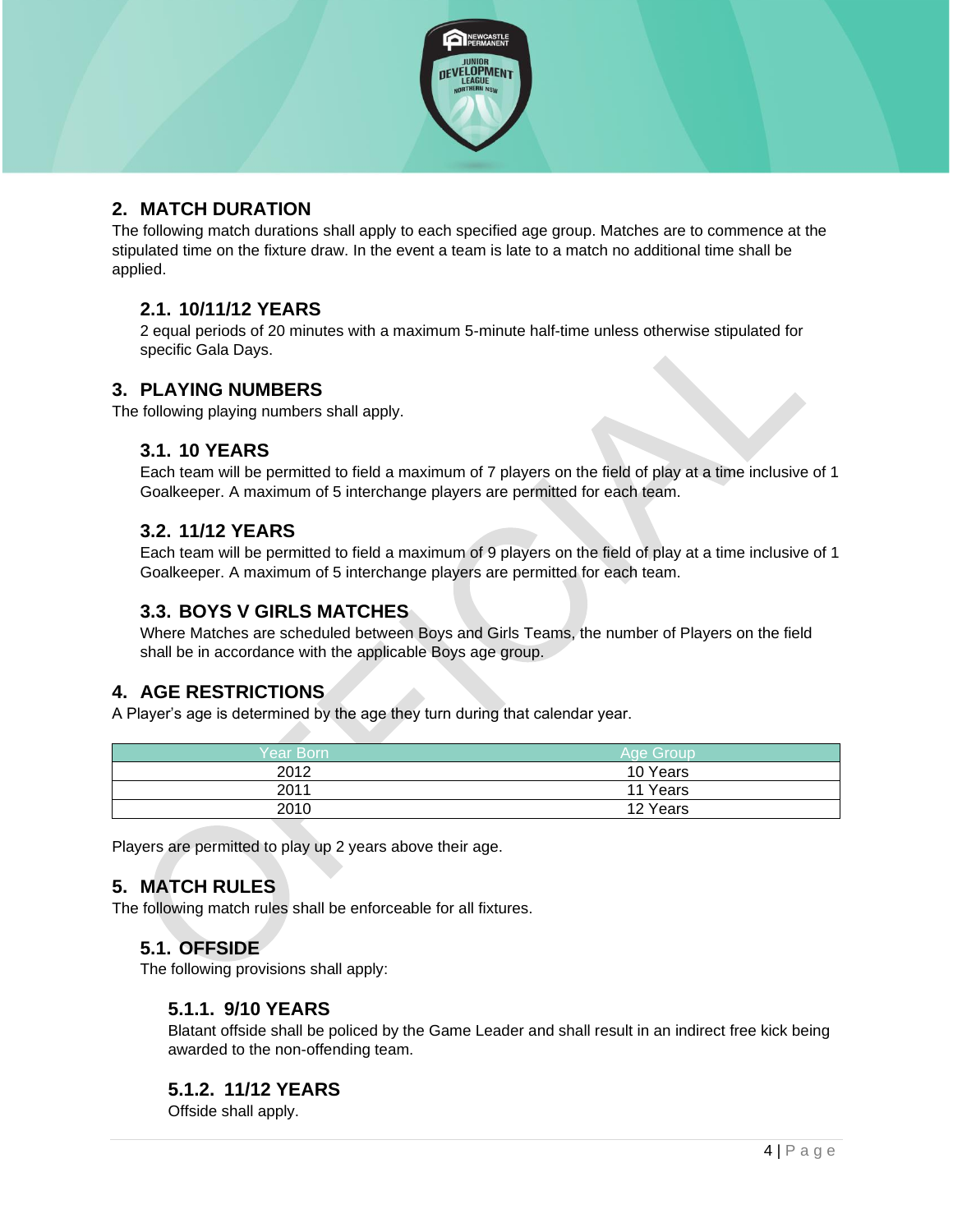

# **5.2. DIRECT FREE KICKS**

#### **5.2.1. 10 YEARS**

Direct free kicks (including penalty kicks) shall not be awarded.

## **5.2.2. 11/12 YEARS**

Direct free kicks shall be awarded in accordance with FIFA Laws of the Game for 11 and 12 Years matches only.

# **5.3. INDIRECT FREE KICKS**

#### **5.3.1. 10 YEARS**

All free kicks shall be awarded as indirect. Infringements inside the penalty area shall be awarded as indirect with the free kick taken outside the penalty area.

## **5.3.2. 11/12 YEARS**

Indirect free kicks shall be awarded in accordance with FIFA Laws of the Game for 11 and 12 Years matches only.

#### **5.4. GOAL KICK DROP OFF-LINE**

All attacking players are required to remain behind the drop-off line when goal kicks are being taken until the team taking the goal kick has taken a touch.

#### **5.5. INTERCHANGE**

The following provisions shall apply:

#### **5.5.1. INTERCHANGE**

A Team is permitted to name a maximum of 5 interchange Players on the Team Sheet. Unlimited interchange shall apply throughout both halves and during the half-time interval.

The interchange rule will apply for the following competitions:

- ➢ 12 Years.
- 11 Years.
- 10 Years.

#### **5.6. GOALKEEPERS**

The goalkeeper is allowed to handle the ball anywhere in the penalty area.

To restart play after a save or gathering the ball with their hands, the ball must be thrown or rolled from the hands or played from the ground with their feet, within 6 seconds.

The goalkeeper is not allowed to kick or drop kick the ball directly from their hands. Opponents must be at least 10 metres outside the penalty area and cannot move inside the penalty area until the ball is in play. The ball is in play once it moves out of the penalty area or when the goalkeeper places the ball on the ground.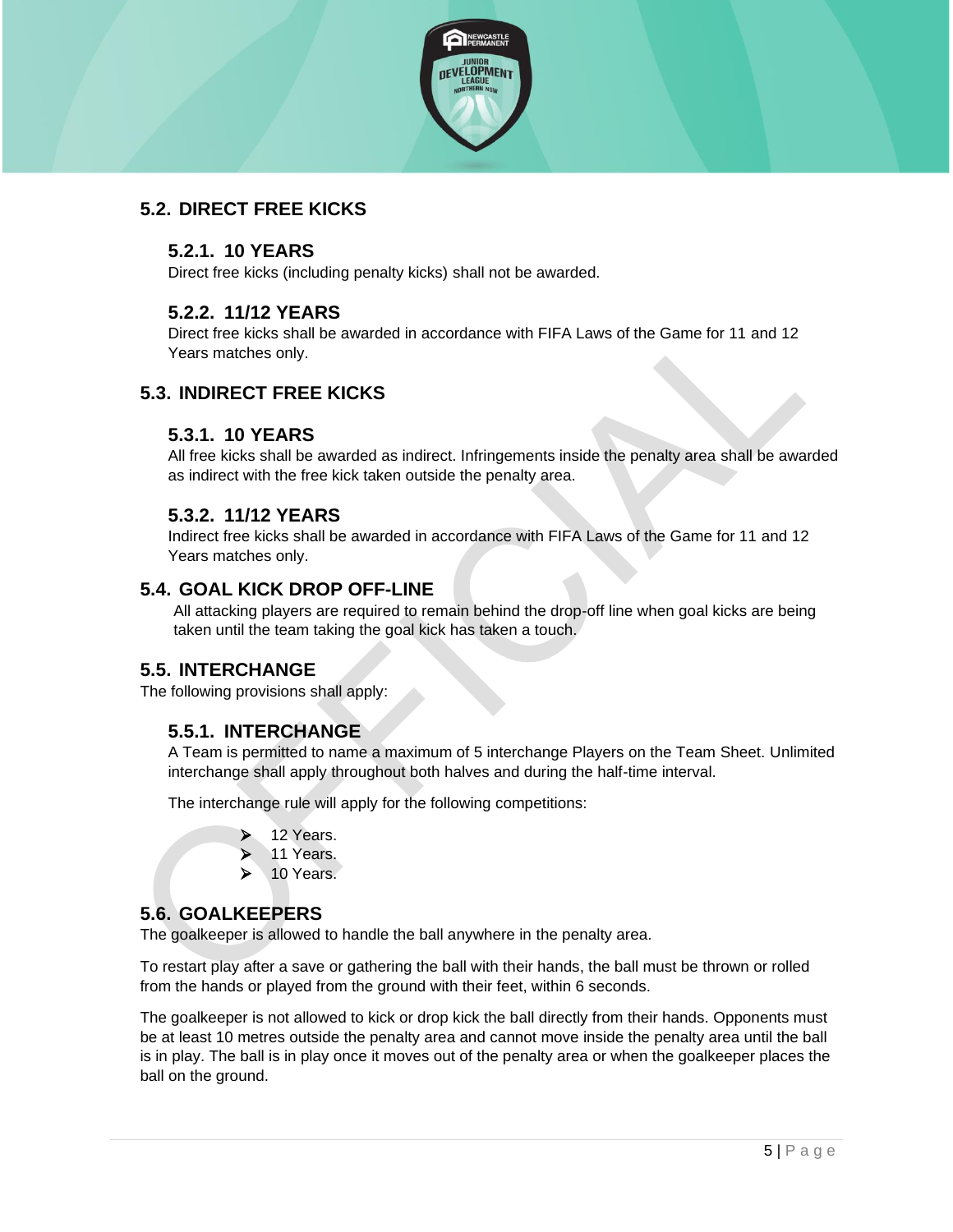

## <span id="page-6-0"></span>**6. REGISTRATION PROCESS**

All participating Players and Team Officials must be registered and active in the National Registration System to be considered eligible to participate in accordance with NNSWF Premier Competition Regulations.

# <span id="page-6-1"></span>**7. GAME LEADERS**

Game Leader must control each match. The team listed first on the draw as the Home Team must provide a Game Leader.

#### **7.1. GAME LEADER ROLE**

The team listed as the home team on the official draw must provide a Game Leader to officiate the fixture. Game Leaders must always be present on the field of play during play.

The Game Leader should:

- $\triangleright$  Encourage all participants to have fun;
- $\triangleright$  Ensure the correct number of players are on the field;
- $\triangleright$  Check all players are wearing shin guards;
- ➢ Ensure the opposing team is outside the drop off-line for all goal line restarts;
- ➢ Actively police blatant offside and
- ➢ Ensure opposing players are 8m away from re-start and free kicks.

#### <span id="page-6-2"></span>**8. MATCH BALLS**

The following provisions shall apply:

#### **8.1. 10/11/12 YEARS**

Size 4 match balls are to be used for all matches supplied by the Home Team.

#### <span id="page-6-3"></span>**9. POINT SCORE METHOD**

No results shall be officially recorded for any matches.

#### <span id="page-6-4"></span>**10.WEATHER PROCEDURES**

In the event of any weather-related cancellations the Host Club / Zone must notify all opposing teams.

The [NNSWF Hot Weather Policy](http://northernnswfootball.com.au/about-us/hot-weather-policy/) shall apply to all matches.

Postponed fixtures will not be formally rescheduled by NNSWF.

#### <span id="page-6-5"></span>**11. DISCIPLINARY MATTERS**

The following provisions shall apply in conjunction with NNSWF Premier Competition Regulation 37.

#### **11.1. GENERAL MISCONDUCT**

Game Leaders may caution players or dismiss players from the field for persistent or any misconduct. Team Officials are required to mentor and educate players who are cautioned or dismissed.